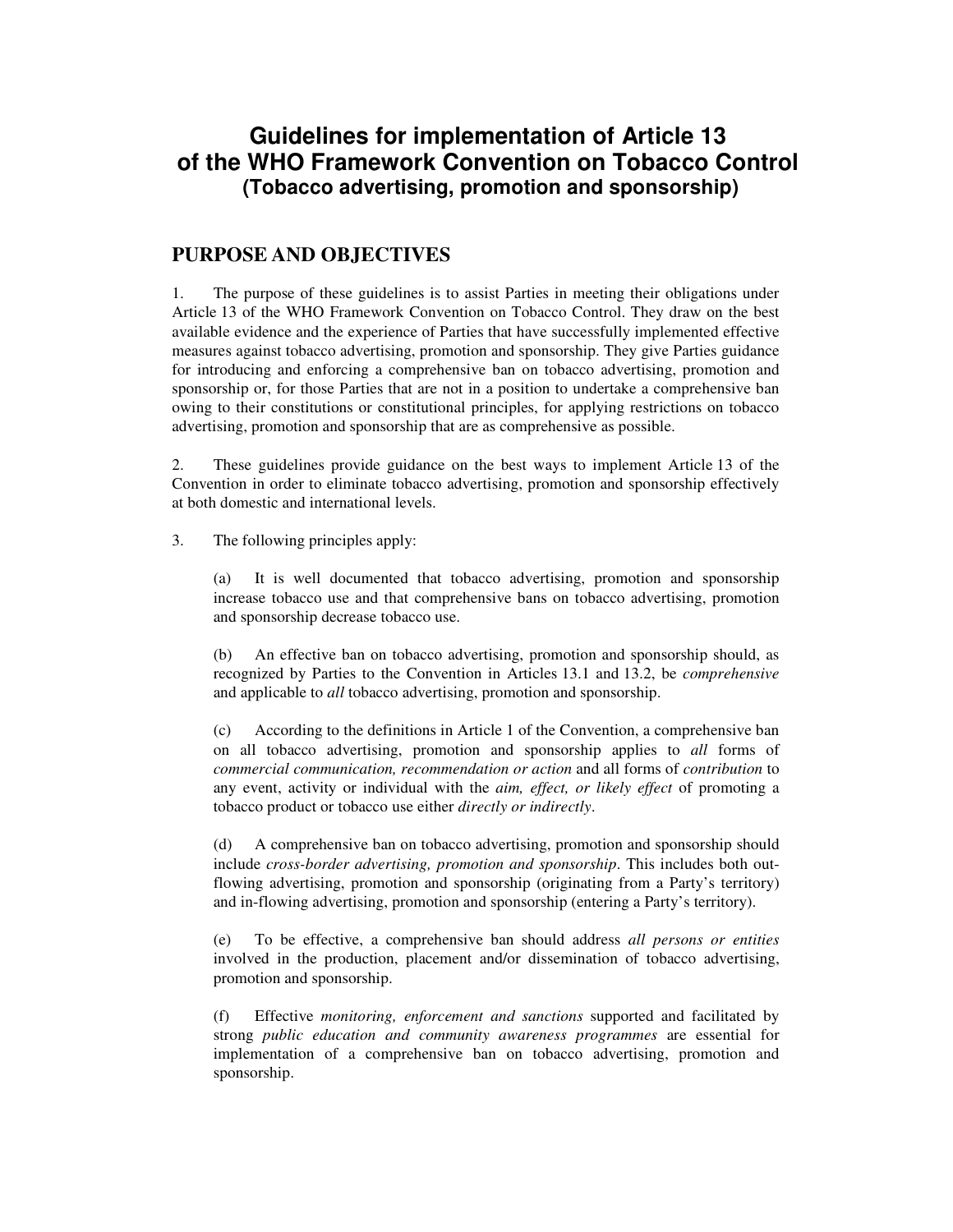(g) *Civil society* has a central role in building support for, developing and ensuring compliance with laws addressing tobacco advertising, promotion and sponsorship, and it should be included as an active partner in this process.

(h) Effective *international cooperation* is fundamental to the elimination of both domestic and cross-border tobacco advertising, promotion and sponsorship.

## *Scope of a comprehensive ban*

4. The scope of a comprehensive ban on tobacco advertising, promotion and sponsorship is outlined in general terms in subsection "Overview" (paragraphs 5–11) below, while the following subsections (paragraphs 12–34) address aspects that could pose special challenges for regulators in introducing a comprehensive ban.

## *Overview*

-

5. A ban on tobacco advertising, promotion and sponsorship is effective only if it has a broad scope. Contemporary marketing communication involves an integrated approach to advertising and promoting the purchase and sale of goods, including direct marketing, public relations, sales promotion, personal selling and online interactive marketing methods. If only certain forms of direct tobacco advertising are prohibited, the tobacco industry inevitably shifts its expenditure to other advertising, promotion and sponsorship strategies, using creative, indirect ways to promote tobacco products and tobacco use, especially among young people.

6. Therefore, the effect of a partial advertising ban on tobacco consumption is limited. This is recognized in Article 13 of the Convention, which lays down the basic obligation to ban tobacco advertising, promotion and sponsorship. According to Article 13.1 of the Convention, "Parties recognize that a comprehensive ban on advertising, promotion and sponsorship would reduce the consumption of tobacco products".

7. To implement the comprehensive ban laid down in Articles 13.1 and 13.2 of the Convention, Parties should ban advertising, promotion and sponsorship as defined in Article  $1(c)$  and  $(g)$  of the Convention. Article  $1(c)$  defines "tobacco advertising and promotion" as "any form of commercial communication, recommendation or action with the aim, effect or likely effect of promoting a tobacco product or tobacco use either directly or indirectly". Article 1(g) defines "tobacco sponsorship" as "any form of contribution to any event, activity or individual with the aim, effect or likely effect of promoting a tobacco product or tobacco use either directly or indirectly".

8. It is important to note that both "tobacco advertising and promotion" and "tobacco sponsorship" cover promotion not only of particular tobacco products but also of tobacco use generally; not only acts with a promotional aim but also acts that have a promotional effect or are likely to have a promotional effect; and not only direct promotion but also indirect promotion. "Tobacco advertising and promotion" is not restricted to "communications", but also includes "recommendations" and "actions", which should cover at least the following categories: (a) various sales and/or distribution arrangements<sup>1</sup>; (b) hidden forms of advertising or promotion, such as insertion of tobacco products or tobacco use in various media contents; (c) association of tobacco products with events or with other products in various ways; (d)

<sup>&</sup>lt;sup>1</sup> For instance, incentive schemes for retailers, display at points of sale, lotteries, free gifts, free samples, discounts, competitions (whether the purchase of tobacco products is required or not) and incentive promotions or loyalty schemes, e.g. redeemable coupons provided with purchase of tobacco products.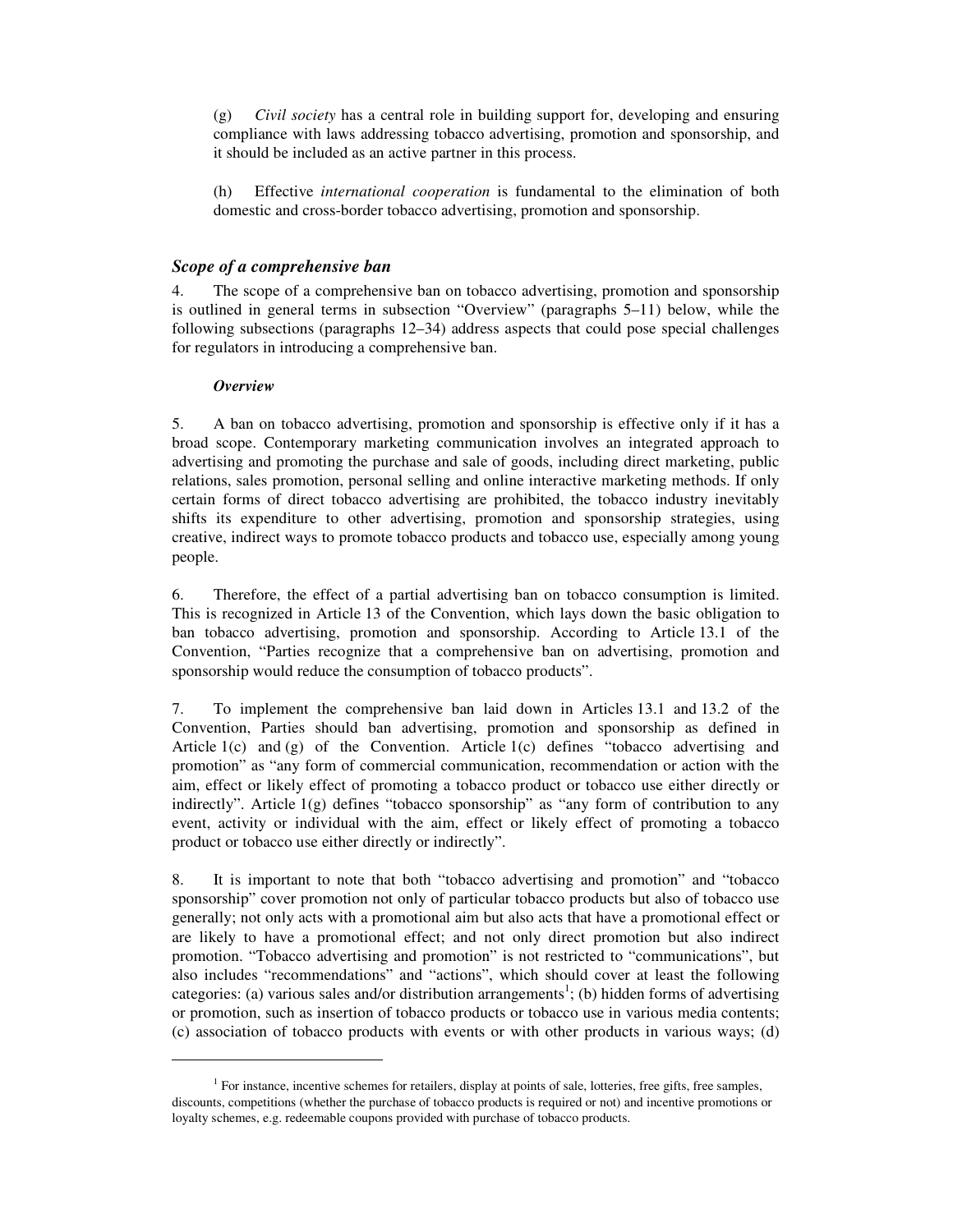promotional packaging and product design features; and (e) production and distribution of items such as sweets and toys or other products that resemble cigarettes or other tobacco products.<sup>2</sup> It is also important to note that the definition of "tobacco sponsorship" covers "any form of contribution", financial or otherwise, regardless of how or whether that contribution is acknowledged or publicized.

9. Promotional effects, both direct and indirect, may be brought about by the use of words, designs, images, sounds and colours, including brand names, trademarks, logos, names of tobacco manufacturers or importers, and colours or schemes of colours associated with tobacco products, manufacturers or importers, or by the use of a part or parts of words, designs, images and colours. Promotion of tobacco companies themselves (sometimes referred to as corporate promotion) is a form of promotion of tobacco products or tobacco use, even without the presentation of brand names or trademarks. Advertising, including display and sponsorship of smoking accessories such as cigarette papers, filters and equipment for rolling cigarettes, as well as imitations of tobacco products, may also have the effect of promoting tobacco products or tobacco use.

10. Legislation should avoid providing lists of prohibited activities that are, or could be understood to be, exhaustive. While it is often useful to provide examples of prohibited activities, when legislation does so, it should make clear that they are only examples and do not cover the full range of prohibited activities. This can be made clear by using terms like "including but not limited to" or catch-all phrases such as "or any other form of tobacco advertising, promotion or sponsorship".

11. An indicative (non-exhaustive) list of forms of advertising, promotion and sponsorship that fall under the ban in Article 13 of the Convention is attached in the appendix to these guidelines.

#### *Recommendation*

-

A comprehensive ban on tobacco advertising, promotion and sponsorship, should cover:

- all advertising and promotion, as well as sponsorship, without exemption;
- direct and indirect advertising, promotion and sponsorship;
- acts that aim at promotion and acts that have or are likely to have a promotional effect;
- promotion of tobacco products and the use of tobacco;
- commercial communications and commercial recommendations and actions;
- contribution of any kind to any event, activity or individual;
- advertising and promotion of tobacco brand names and all corporate promotion; and

 $2$  This text reflects the spirit of Article 16.1 of the Convention, which obliges Parties to "adopt and implement effective legislative, executive, administrative or other measures at the appropriate government level to prohibit sales of tobacco products to persons under the age set by domestic law, national law or eighteen. These measures may include […] (c) prohibiting the manufacture and sale of sweets, snacks, toys or any other object in the form of tobacco products which appeal to minors".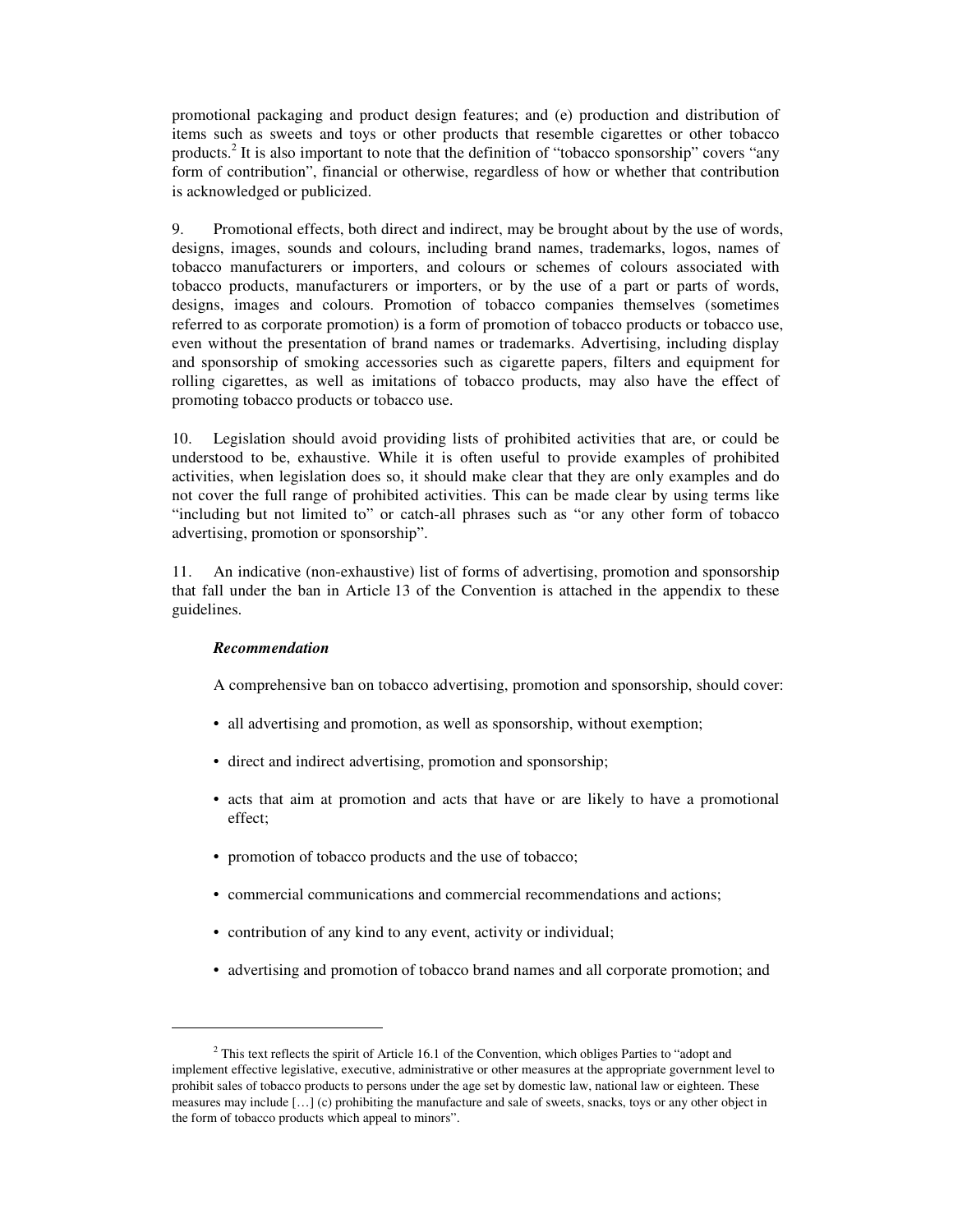• traditional media (print, television and radio) and all media platforms, including Internet, mobile telephones and other new technologies as well as films.

#### *Retail sale and display*

12. Display of tobacco products at points of sale in itself constitutes advertising and promotion. Display of products is a key means of promoting tobacco products and tobacco use, including by stimulating impulse purchases of tobacco products, giving the impression that tobacco use is socially acceptable and making it harder for tobacco users to quit. Young people are particularly vulnerable to the promotional effects of product display.

13. To ensure that points of sale of tobacco products do not have any promotional elements, Parties should introduce a total ban on any display and on the visibility of tobacco products at points of sale, including fixed retail outlets and street vendors. Only the textual listing of products and their prices, without any promotional elements, would be allowed. As for all aspects of Article 13 of the Convention, the ban should also apply in ferries, airplanes, ports and airports.

14. Vending machines should be banned because they constitute by their very presence a means of advertising or promotion under the terms of the Convention.<sup>3</sup>

#### *Recommendation*

-

Display and visibility of tobacco products at points of sale constitutes advertising and promotion and should therefore be banned. Vending machines should be banned because they constitute, by their very presence, a means of advertising and promotion.

#### *Packaging and product features***<sup>4</sup>**

15. Packaging is an important element of advertising and promotion. Tobacco pack or product features are used in various ways to attract consumers, to promote products and to cultivate and promote brand identity, for example by using logos, colours, fonts, pictures, shapes and materials on or in packs or on individual cigarettes or other tobacco products.

16. The effect of advertising or promotion on packaging can be eliminated by requiring plain packaging: black and white or two other contrasting colours, as prescribed by national authorities; nothing other than a brand name, a product name and/or manufacturer's name, contact details and the quantity of product in the packaging, without any logos or other features apart from health warnings, tax stamps and other government-mandated information or markings; prescribed font style and size; and standardized shape, size and materials. There should be no advertising or promotion inside or attached to the package or on individual cigarettes or other tobacco products.

<sup>&</sup>lt;sup>3</sup> Banning vending machines because they amount to advertising or promotion complements the provisions of Article 16 of the Convention on protecting minors. The possible measures described in Article 16.1 include "ensuring that tobacco vending machines under [each Party's] jurisdiction are not accessible to minors and do not promote sale of tobacco products to minors"; and Article 16.5 stipulates that "… a Party may, by means of a binding written declaration, indicate its commitment to prohibit the introduction of tobacco vending machines within its jurisdiction or, as appropriate, to a total ban on tobacco vending machines".

<sup>&</sup>lt;sup>4</sup> See also the guidelines for implementation of Article 11 of the Convention, which address plain packaging with regard to health warnings and misleading information.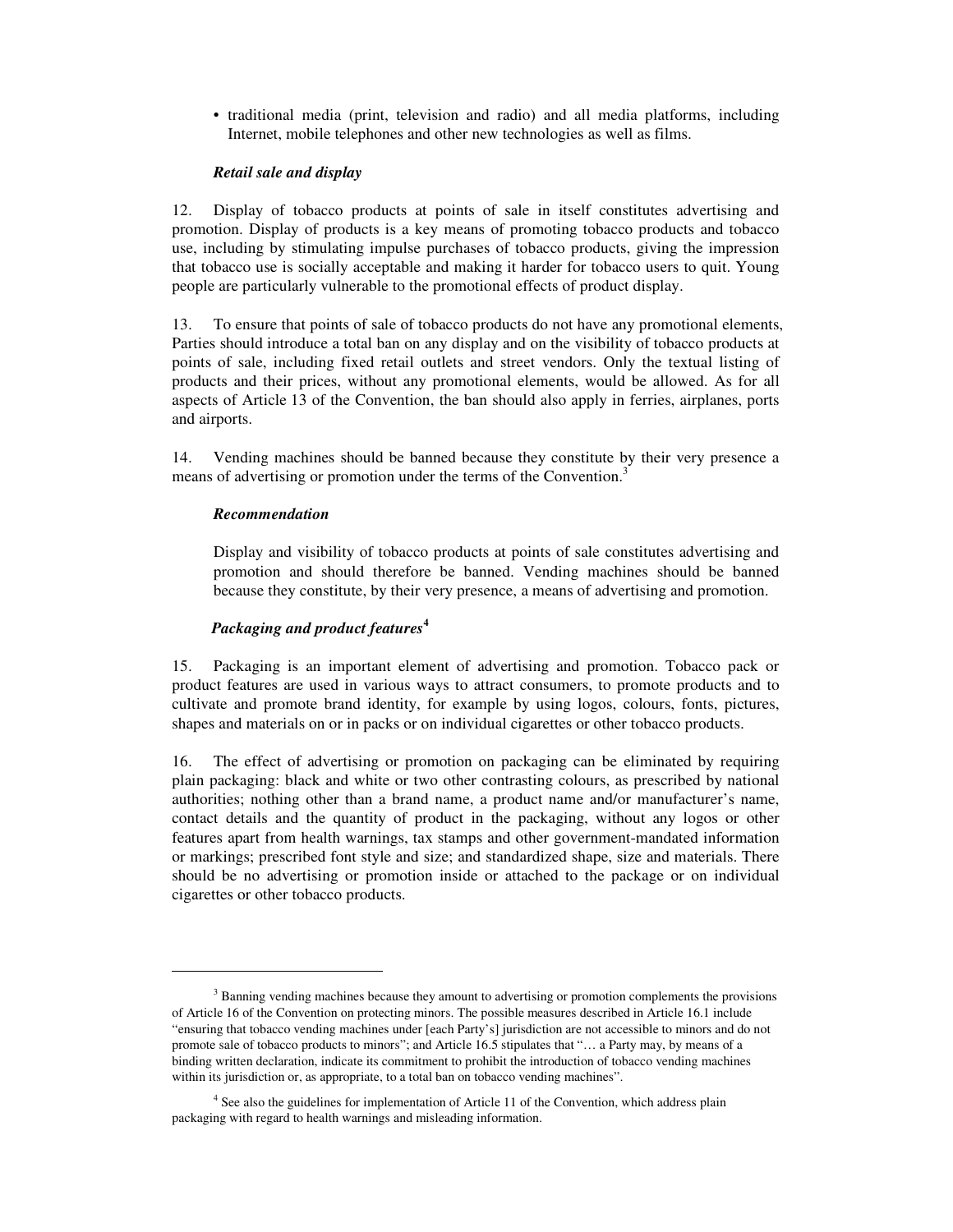17. If plain packaging is not yet mandated, the restriction should cover as many as possible of the design features that make tobacco products more attractive to consumers such as animal or other figures, "fun" phrases, coloured cigarette papers, attractive smells, novelty or seasonal packs.

## *Recommendation*

Packaging and product design are important elements of advertising and promotion. Parties should consider adopting plain packaging requirements to eliminate the effects of advertising or promotion on packaging. Packaging, individual cigarettes or other tobacco products should carry no advertising or promotion, including design features that make products attractive*.*

#### *Internet sales*

18. Internet sales of tobacco inherently involve advertising and promotion as defined in the Convention. The problem is not only limited to advertising and promotion but also includes sales to minors, tax evasion and illicit trade.

19. The most direct way of avoiding tobacco advertising or promotion on the Internet is to ban tobacco sales on the Internet.<sup>5</sup> The ban should apply not only to entities that sell the products but also to others, including credit card companies that facilitate payment and postal or delivery services for the products.

20. To the extent that Internet sales are not yet banned, restrictions should be imposed, allowing only textual listing of products with prices, with no pictures or promotion features (e.g. any references to low prices).

21. Given the covert nature of tobacco advertising and promotion on the Internet and the difficulty of identifying and reaching wrongdoers, special domestic resources are needed to make these measures operational. Measures recommended in decision FCTC/COP3(14) to eliminate cross-border tobacco advertising, promotion and sponsorship, in particular identifying contact points and dealing with notifications from other Parties, would help to ensure that domestic enforcement efforts are not undermined.

## *Recommendation*

-

Internet sales of tobacco should be banned as they inherently involve tobacco advertising and promotion.

## *Brand stretching and brand sharing*

22. "Brand stretching" occurs when a tobacco brand name, emblem, trademark, logo or trade insignia or any other distinctive feature (including distinctive colour combinations) is connected with a non-tobacco product or service in such a way that the tobacco product and the non-tobacco product or service are likely to be associated.

23. "Brand sharing" occurs when a brand name, emblem, trademark, logo or trade insignia or any other distinctive feature (including distinctive colour combinations) on a non-tobacco product or service is connected with a tobacco product or tobacco company in such a way that

<sup>&</sup>lt;sup>5</sup> Options for regulating Internet sales are being discussed by the Intergovernmental Negotiating Body on a Protocol on Illicit Trade in Tobacco Products.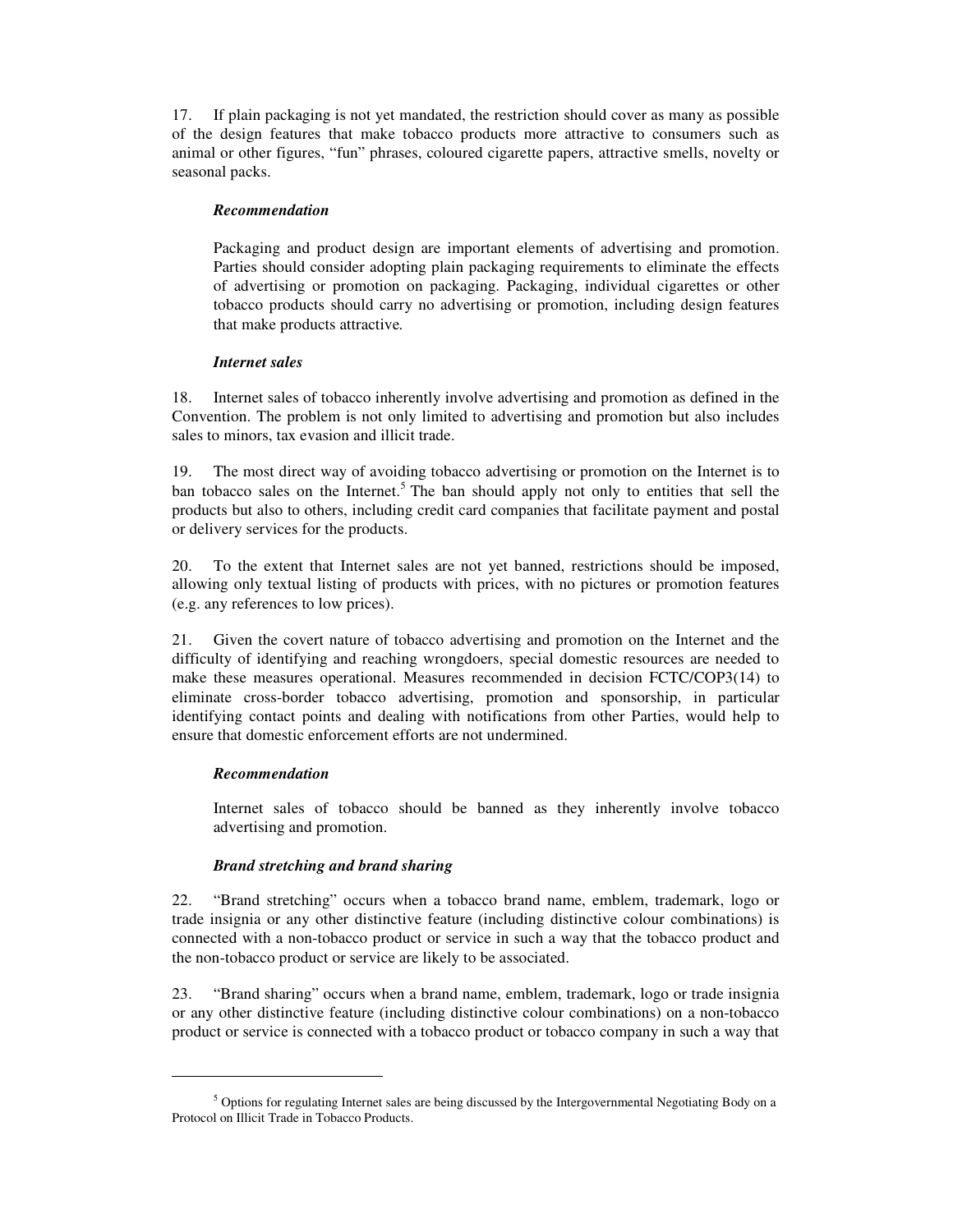the tobacco product or company and the non-tobacco product or service are likely to be associated.

24. "Brand stretching" and "brand sharing" should be regarded as tobacco advertising and promotion in so far as they have the aim, effect or likely effect of promoting a tobacco product or tobacco use either directly or indirectly.

## *Recommendation*

Parties should ban "brand stretching" and "brand sharing", as they are means of tobacco advertising and promotion.

#### *Corporate social responsibility***<sup>6</sup>**

25. It is increasingly common for tobacco companies to seek to portray themselves as good corporate citizens by making contributions to deserving causes or by otherwise promoting "socially responsible" elements of their business practices.

26. Some tobacco companies make financial or in-kind contributions to organizations, such as community, health, welfare or environmental organizations, either directly or through other entities. Such contributions fall within the definition of tobacco sponsorship in Article  $1(g)$  of the Convention and should be prohibited as part of a comprehensive ban, because the aim, effect or likely effect of such a contribution is to promote a tobacco product or tobacco use either directly or indirectly.

27. Tobacco companies may also seek to engage in "socially responsible" business practices (such as good employee–employer relations or environmental stewardship), which do not involve contributions to other parties. Promotion to the public of such otherwise commendable activities should be prohibited, as their aim, effect or likely effect is to promote a tobacco product or tobacco use either directly or indirectly. Public dissemination of such information should be prohibited, except for the purposes of required corporate reporting (such as annual reports) or necessary business administration (e.g. for recruitment purposes and communications with suppliers).

28. Tobacco industry public education campaigns, such as "youth smoking prevention campaigns" should be prohibited on the basis that they involve "contributions" when implemented by other parties or represent corporate promotion if conducted by the industry itself.

#### *Recommendation*

-

The Parties should ban contributions from tobacco companies to any other entity for "socially responsible causes", as this is a form of sponsorship. Publicity given to "socially responsible" business practices of the tobacco industry should be banned, as it constitutes advertising and promotion*.* 

<sup>&</sup>lt;sup>6</sup> The guidelines on Article 5.3 of the Convention, elaborated by a working group established by the Conference of the Parties, address this subject from the perspective of protecting public health policies with respect to tobacco control from commercial and other vested interests of the tobacco industry.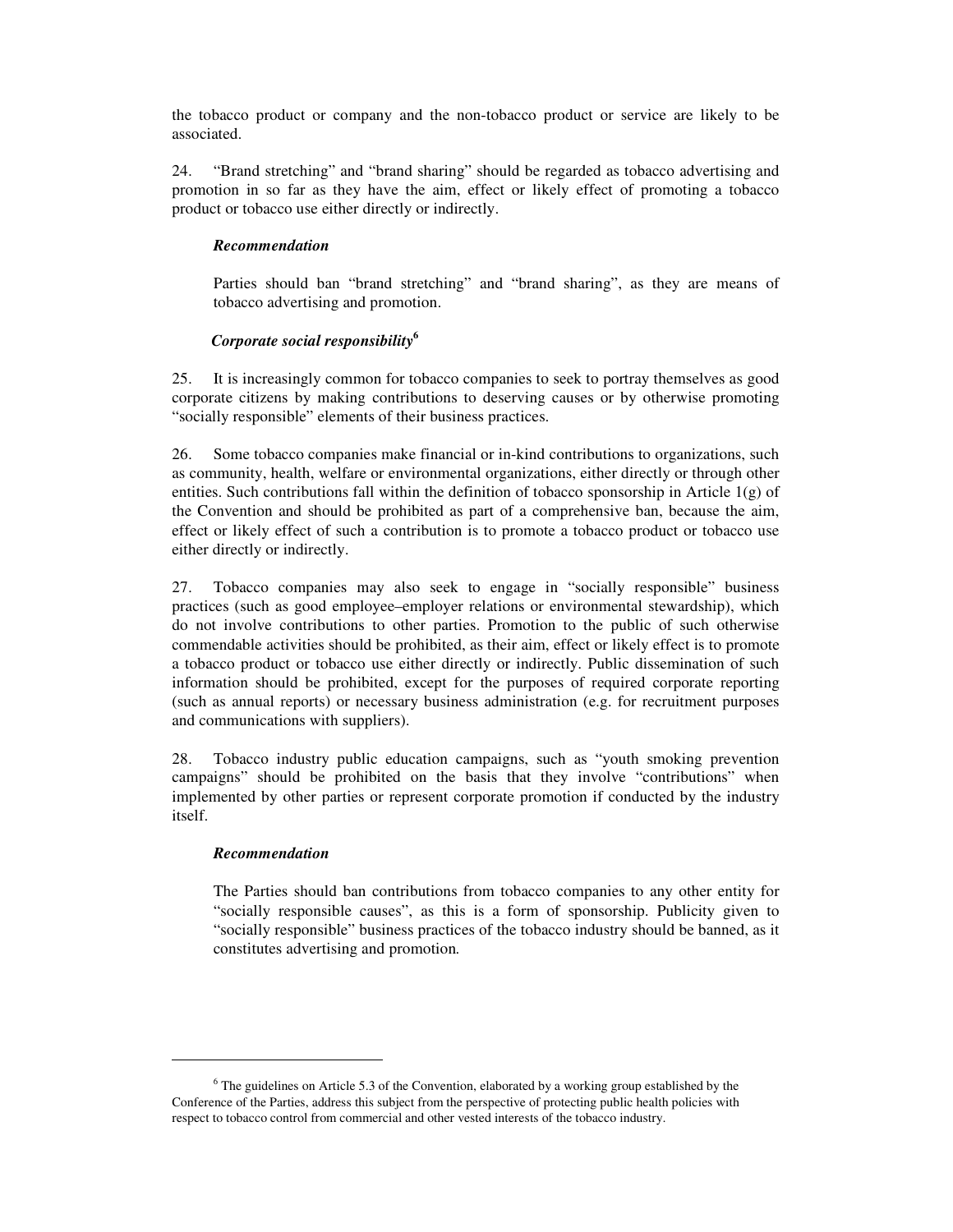## *Legitimate expression*

29. Implementation of a comprehensive ban on tobacco advertising, promotion and sponsorship should not prevent legitimate journalistic, artistic or academic expression or legitimate social or political commentary. Examples include news images with coincidental tobacco-related content in the background, the depiction of historical personalities or presentation of views on regulation or policy. Nevertheless, appropriate warnings or disclaimers may be required.

30. In some cases, journalistic, artistic or academic expression or social or political commentary may contain elements that are not justified for editorial, artistic, academic, social or political reasons and must be regarded as advertising, promotion or sponsorship rather than genuine editorial, artistic or academic content or genuine social or political commentary. This is obviously the case if an insertion is made for commercial, tobacco-related reasons, for example, paid placement of tobacco products or images in the media.

## *Recommendation*

Implementation of a comprehensive ban on tobacco advertising, promotion and sponsorship need not interfere with legitimate types of expression, such as journalistic, artistic or academic expression or legitimate social or political commentary. Parties should, however, take measures to prevent the use of journalistic, artistic or academic expression or social or political commentary for the promotion of tobacco use or tobacco products.

## *Depictions of tobacco in entertainment media*

31. The depiction of tobacco in entertainment media products, such as films, theatre and games, can strongly influence tobacco use, particularly among young people. Therefore, Parties should take the following measures:

- Implement a mechanism requiring that when an entertainment media product depicts tobacco products, use or imagery of any type, the responsible executives at each company involved in the production, distribution or presentation of that entertainment media product certify that no money, gifts, free publicity, interest-free loans, tobacco products, public relations assistance or anything else of any value has been given in exchange for the depiction.
- Prohibit the depiction of identifiable tobacco brands or tobacco brand images in association with, or as part of the content of, any entertainment media product.
- Require the display of prescribed anti-tobacco advertisements at the beginning of any entertainment media product that depicts tobacco products, use or images.
- Implement a ratings or classification system that takes into account the depiction of tobacco products, use or images in rating or classifying entertainment media products (for example, requiring adult ratings which restrict access of minors) and that ensures that entertainment media aimed at children (including cartoons) do not depict tobacco products, use or imagery.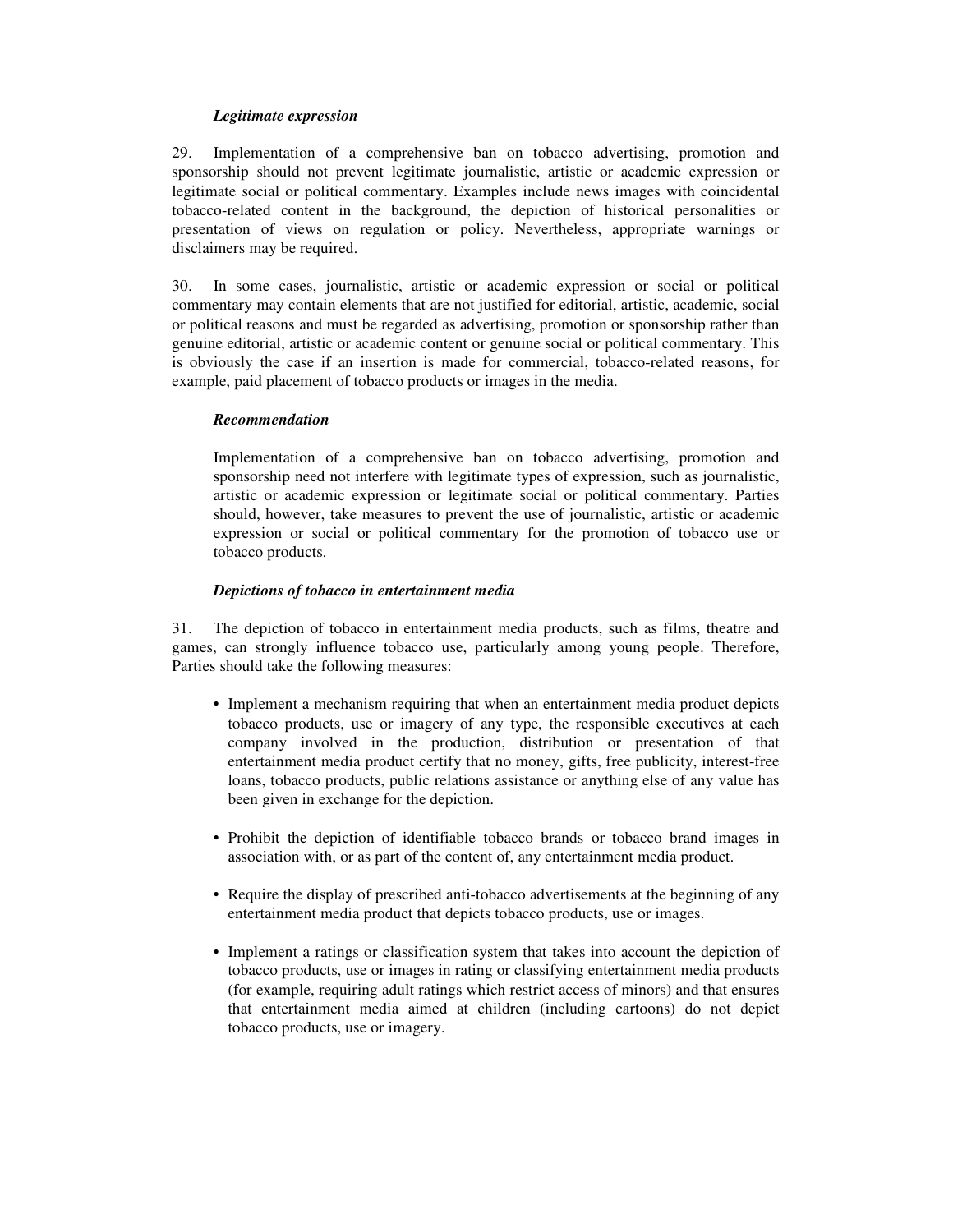#### *Recommendation*

Parties should take particular measures concerning the depiction of tobacco in entertainment media products, including requiring certification that no benefits have been received for any tobacco depictions, prohibiting the use of identifiable tobacco brands or imagery, requiring anti-tobacco advertisements and implementing a ratings or classification system that takes tobacco depictions into account*.*

#### *Communication within the tobacco trade*

32. The objective of banning tobacco advertising, promotion and sponsorship can usually be achieved without banning communications within the tobacco trade.

33. Any exception to a comprehensive ban on tobacco advertising, promotion and sponsorship for the purpose of providing product information to actors within the tobacco trade should be defined and applied strictly. Access to such information should be restricted to those persons who make trading decisions and who consequently need the information.

34. Tobacco manufacturers' newsletters can be exempted from the comprehensive ban on tobacco advertising, promotion and sponsorship, but only if they are destined exclusively for the manufacturer's employees, contractors, suppliers and other business partners and only to the extent that their distribution is limited to those persons or entities.

#### *Recommendation*

Any exception to a comprehensive ban on tobacco advertising, promotion and sponsorship to allow communication within the tobacco trade should be defined and applied strictly.

#### *Constitutional principles in relation to a comprehensive ban*

35. Any Party whose constitution or constitutional principles impose constraints on undertaking a comprehensive ban should, under Article 13 of the Convention, apply restrictions that are as comprehensive as possible in the light of those constraints. All Parties are obliged to undertake a comprehensive ban unless they are "not in a position" to do so "*due to* [their] constitution or constitutional principles". This obligation is to be interpreted in the context of the "recogni[tion] that a comprehensive ban on advertising, promotion and sponsorship would reduce the consumption of tobacco products", and in the light of the Convention's overall objective "to protect present and future generations from the devastating health, social, environmental and economic consequences of tobacco consumption and exposure to tobacco smoke" (Article 3 of the Convention).

36. It is acknowledged that the question of how constitutional principles are to be accommodated is to be determined by each Party's constitutional system.

#### *Obligations related to Article 13.4 of the Convention*

37. Under Articles 13.2 and 13.3 of the Convention, Parties are obliged to undertake a comprehensive ban on tobacco advertising, promotion and sponsorship (or apply restrictions that are as comprehensive as possible in light of their constitution or constitutional principles). Some forms of tobacco advertising, promotion and sponsorship can be expected to persist in Parties that have not yet met their obligations under Articles 13.2 and 13.3 of the Convention. In addition, some very limited forms of relevant commercial communication,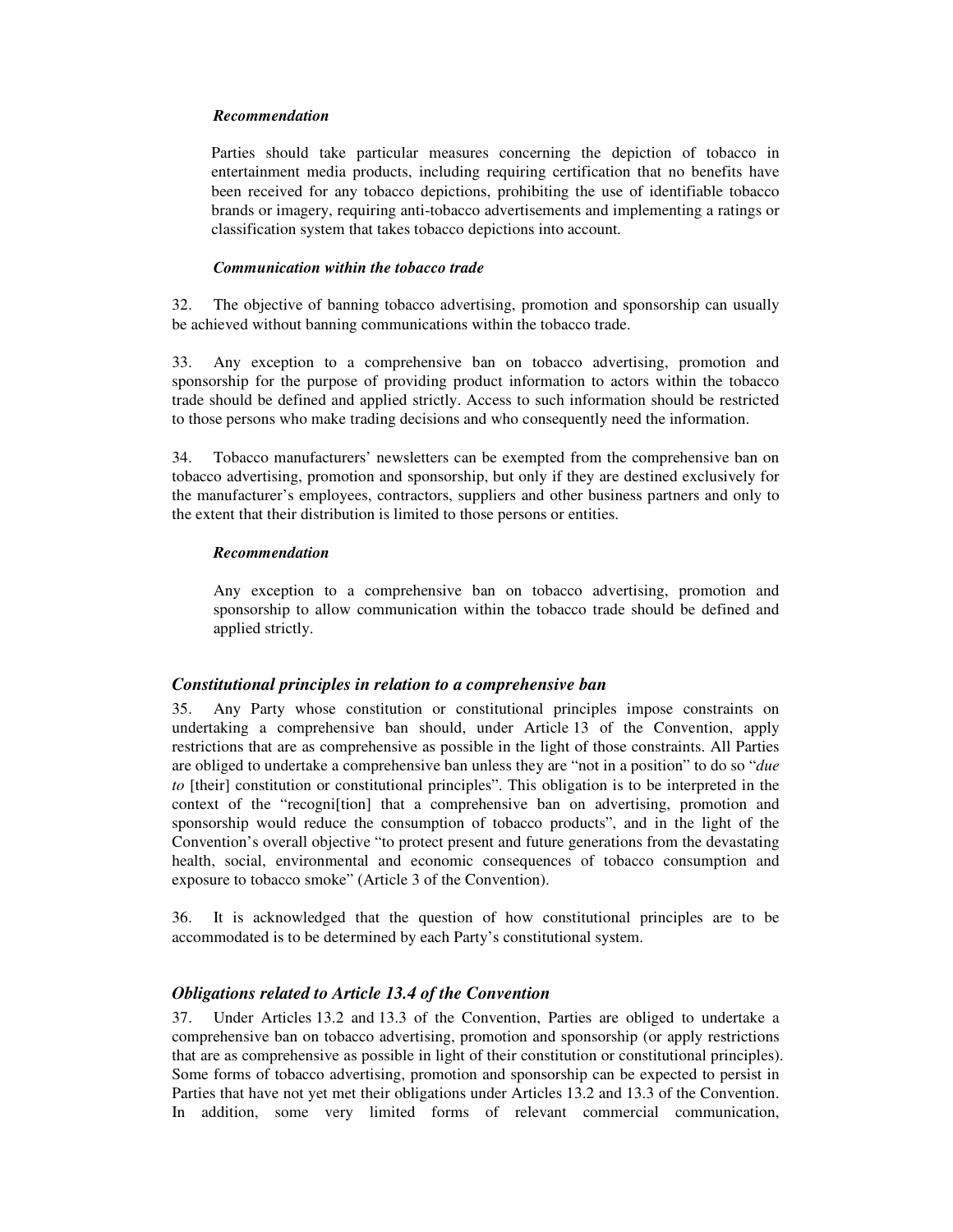recommendation or action might continue to exist after a comprehensive ban has been implemented, and some forms of tobacco advertising, promotion and sponsorship may continue in Parties whose constitutions or constitutional principles prevent a comprehensive ban.

38. Any form of tobacco advertising, promotion or sponsorship that is not prohibited is obliged to meet the requirements of Article 13.4 of the Convention. Notably, these requirements include to "prohibit all forms of tobacco advertising, promotion and sponsorship that promote a tobacco product by any means that are false, misleading or deceptive or likely to create an erroneous impression about its characteristics, health effects, hazards or emissions" (13.4(a)); to "require that health or other appropriate warnings or messages accompany all tobacco advertising and, as appropriate, promotion and sponsorship" (13.4(b)); and to "require, if [a Party] does not have a comprehensive ban, the disclosure to relevant governmental authorities of expenditures by the tobacco industry on advertising, promotion and sponsorship not yet prohibited" (13.4(d)).

39. Parties should prohibit the use of any term, descriptor, trademark, emblem, marketing image, logo, colour and figurative or any other  $sign^7$  that promotes a tobacco product or tobacco use, whether directly or indirectly, by any means that are false, misleading or deceptive or likely to create an erroneous impression about the characteristics, health effects, hazards or emissions of any tobacco product or tobacco products, or about the health effects or hazards of tobacco use. Such a prohibition should cover, inter alia, use of the terms "low tar", "light", "ultra-light", "mild", "extra", "ultra" and other terms in any language that may be misleading or create an erroneous impression.<sup>8</sup>

40. Parties should consider giving health or other warnings and messages accompanying any tobacco advertising, promotion and sponsorship at least equal prominence to the advertising, promotion or sponsorship. The content of the required warnings and messages should be prescribed by the relevant authorities and should effectively communicate the health risks and addictiveness of tobacco use, discourage the use of tobacco products and increase motivation to quit tobacco use. In order to maximize their effectiveness, the warnings or other messages required by Parties under Article 13.4(b) of the Convention should be consistent with the warnings or other messages on packaging that the Convention requires under Article 11.

41. Parties should require disclosure by the tobacco industry to relevant governmental authorities of any advertising, promotion and sponsorship in which it engages. The disclosures should be made at regular intervals prescribed by law and in response to specific requests. They should include, both in total and by brand, information about:

- the kind of advertising, promotion or sponsorship, including its content, form and type of media;
- the placement and extent or frequency of the advertising, promotion or sponsorship;
- the identity of all entities involved in the advertising, promotion and sponsorship, including advertising and production companies;

-

<sup>&</sup>lt;sup>7</sup> These phrases are taken from Article 11.1(a) of the Convention, with the addition of the word "colour", which the working group recognizes can be used to convey a misleading impression about the characteristics, health effects or hazards of tobacco products.

 $8$  See Article 11.1(a) and the guidelines on Article 11 of the Convention.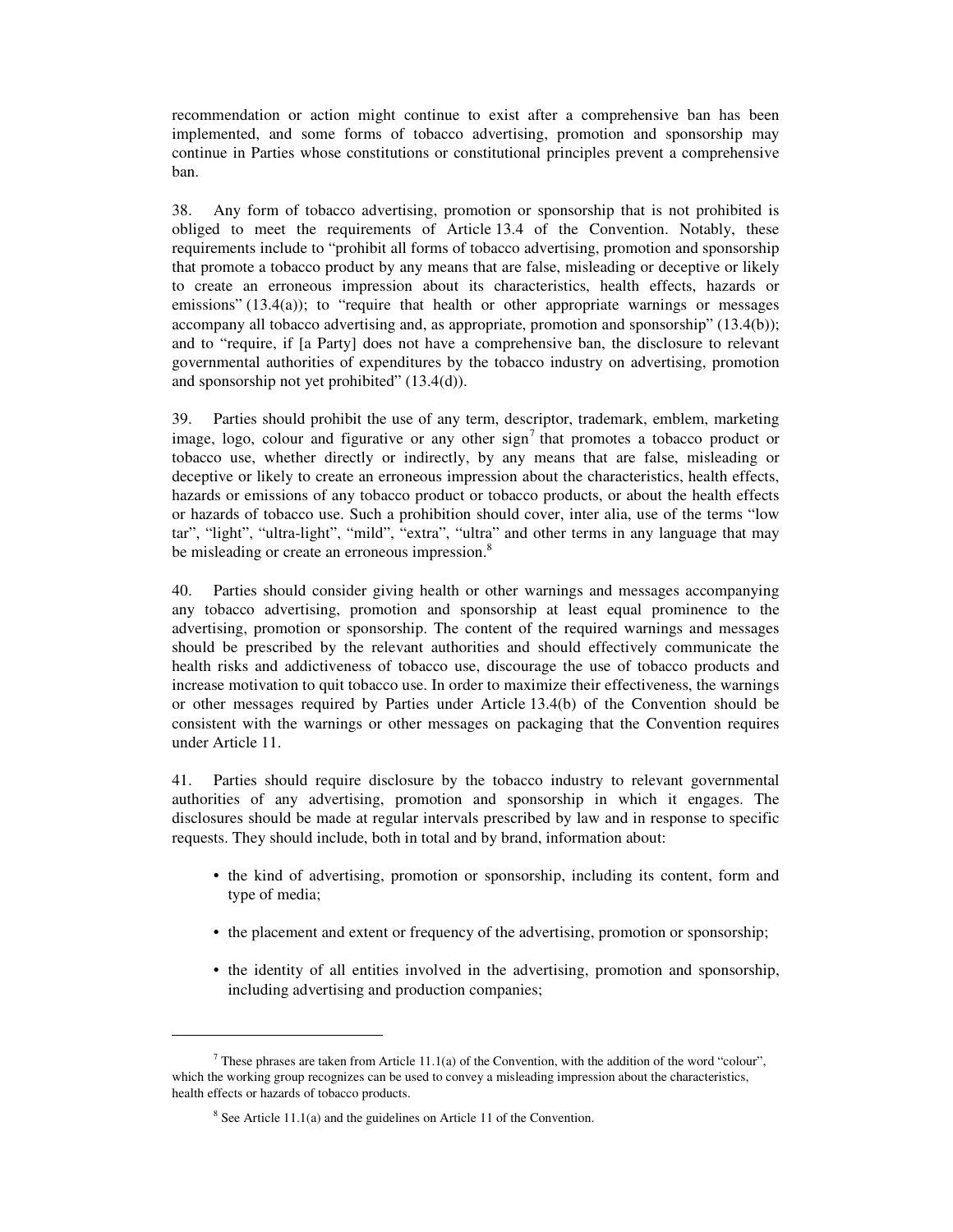- in the case of cross-border advertising, promotion or sponsorship originating from a Party's territory, the territory or territories in which it is intended to be, or may be, received; and
- the amount of financial or other resources used for the advertising, promotion or sponsorship.

42. Parties should make the information readily available to the public (e.g. via the Internet)<sup>9</sup> while ensuring the protection of trade secrets.

43. While the obligations stated in Article 13.4(d) of the Convention regarding disclosure of expenditures by the tobacco industry on advertising, promotion and sponsorship that is not yet prohibited apply only to Parties that do not have a comprehensive ban, all Parties should implement the recommended measures in line with Article 13.5, which encourages Parties to implement measures beyond their obligations under Article 13.4. Requiring disclosure by the tobacco industry of expenditures on all advertising, promotion and sponsorship in which it engages may help Parties that consider that they have a comprehensive ban to identify any advertising, promotion or sponsorship not covered by the ban or engaged in by the tobacco industry in contravention of the ban. Disclosure requirements may have the added benefit of discouraging the tobacco industry from engaging in tobacco advertising, promotion or sponsorship in which it might otherwise engage.

#### *Recommendation*

Parties should meet the requirements of Article 13.4 of the Convention regarding any form of tobacco advertising, promotion or sponsorship that is not prohibited. Parties should prohibit all promotion of a tobacco product by any means that are false, misleading, deceptive or likely to create an erroneous impression; mandate health or other appropriate warnings or messages; and require regular disclosure by the tobacco industry to authorities of any advertising, promotion and sponsorship in which it engages. Parties should make the disclosed information readily available to the public.

#### *Consistency*

-

44. Domestic bans and their effective enforcement are the cornerstones of any meaningful comprehensive ban on tobacco advertising, promotion and sponsorship at the global level. Contemporary media platforms such as the Internet, films and direct broadcast satellite easily cross borders, and many forms of advertising, promotion and sponsorship regulated by domestic rules, such as event sponsorship, are broadcast and disseminated widely to other States. Moreover, advertising and promotion are often linked to products such as items of clothing and technological devices or appear in publications, and thus move from one State to another when these items move.

45. It is obvious that the effectiveness of domestic bans can be undermined unless there is international cooperation.

 $9$  This provision supports the obligation under Article 12(c) to promote public access to a wide range of information on the tobacco industry as relevant to the objectives of the Convention.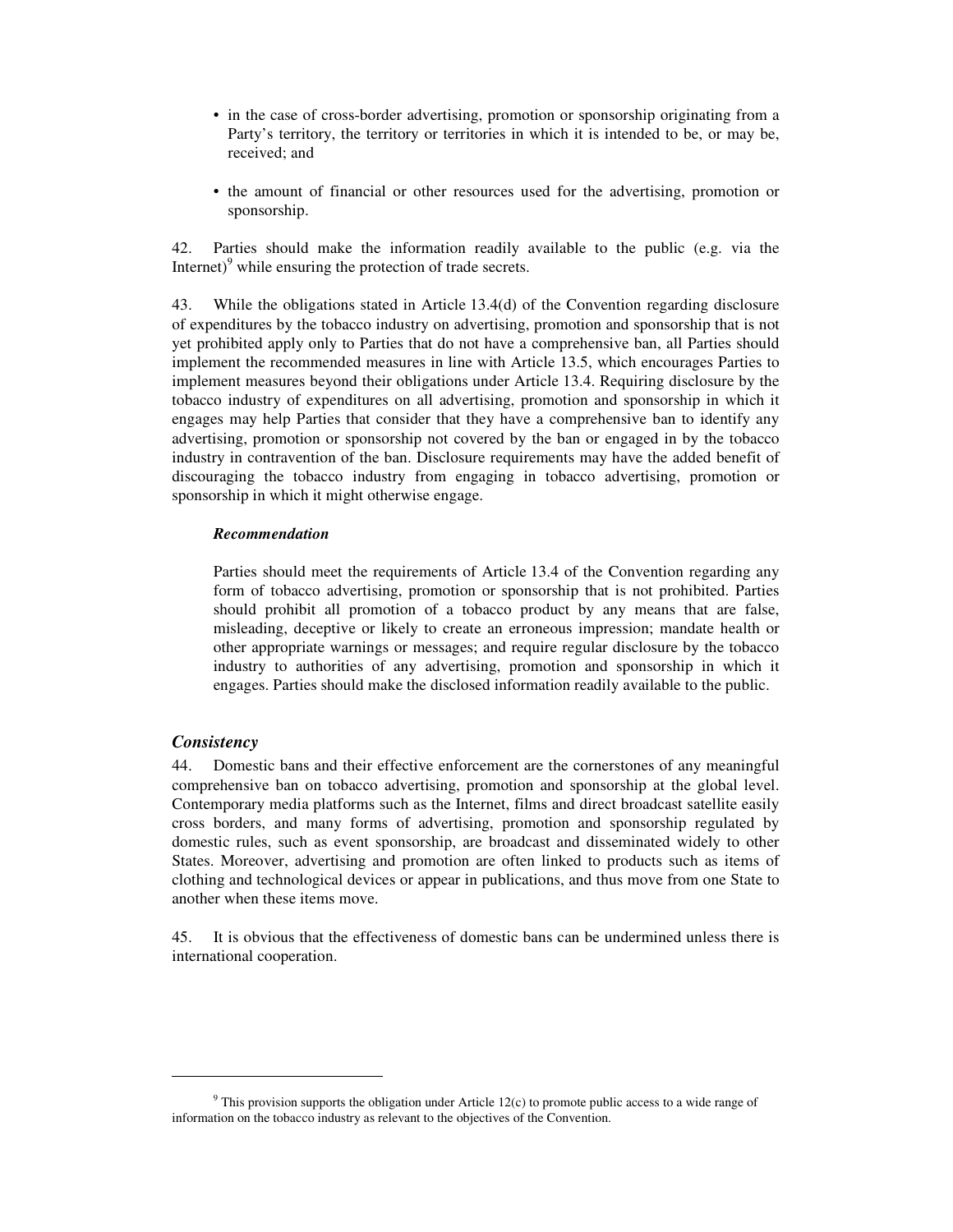## *Cross-border advertising, promotion and sponsorship originating from a Party's territory (out-flowing material*)

46. Article 13.2 of the Convention states that "a comprehensive ban shall include, subject to the legal environment and technical means available to [each] Party, a comprehensive ban on cross-border advertising, promotion and sponsorship *originating from its territory"*.

47. Implementation of the ban should cover, for example, all publications and products printed or produced within the territory of a Party, whether they are targeting persons within the Party's territory or persons in the territories of other States. It is often difficult to differentiate between publications or products targeting or actually used in the originating State and those targeting and used in other States.

48. The ban should also apply to the placing of tobacco advertising, promotion and sponsorship on the Internet or another cross-border communications technology by any person or entity within the territory of a Party, whether the material is targeting persons outside or inside that Party's territory.

49. Moreover, the ban should also apply to any person or entity that broadcasts tobacco advertising, promotion and sponsorship that could be received in another State.

50. A comprehensive ban on advertising, promotion and sponsorship originating from a Party's territory should also ensure that a Party's nationals – natural persons or legal persons – do not engage in advertising, promotion or sponsorship in the territory of another State, irrespective of whether it is imported back to their State of origin.

## *Cross-border advertising, promotion and sponsorship entering a Party's territory*

51. Article 13.7 of the Convention states that "Parties which have a ban on certain forms of tobacco advertising, promotion and sponsorship have the sovereign right to ban those forms of cross-border tobacco advertising, promotion and sponsorship entering their territory and to impose equal penalties as those applicable to domestic advertising, promotion and sponsorship originating from their territory in accordance with their national law".

52. Implementation of the ban should cover, for example, publications and products printed or produced in other States entering the territory of a Party or targeting persons in that territory. Parties should consider carrying out sampling checks for imported consignments of printed publications. If such publications are printed, published or distributed by nationals of a Party or by entities established in a Party's territory, they should be held liable and the ban should be enforced to the fullest extent possible.<sup>10</sup> The ban should also apply to all Internet content that is accessible within a Party's territory and to any other audio, visual or audiovisual material broadcast into or otherwise received in a Party's territory, whether or not it is targeting persons in the territory of that Party.

#### *Recommendation*

-

Parties with a comprehensive ban or restrictions on tobacco advertising, promotion and sponsorship should ensure that any cross-border tobacco advertising, promotion and sponsorship originating from their territory is banned or restricted in the same manner

 $10$  A Party may also enforce its ban against non-nationals in some circumstances. How to address nationals of other Parties may be the subject of provisions of a possible protocol on cross-border advertising, promotion and sponsorship.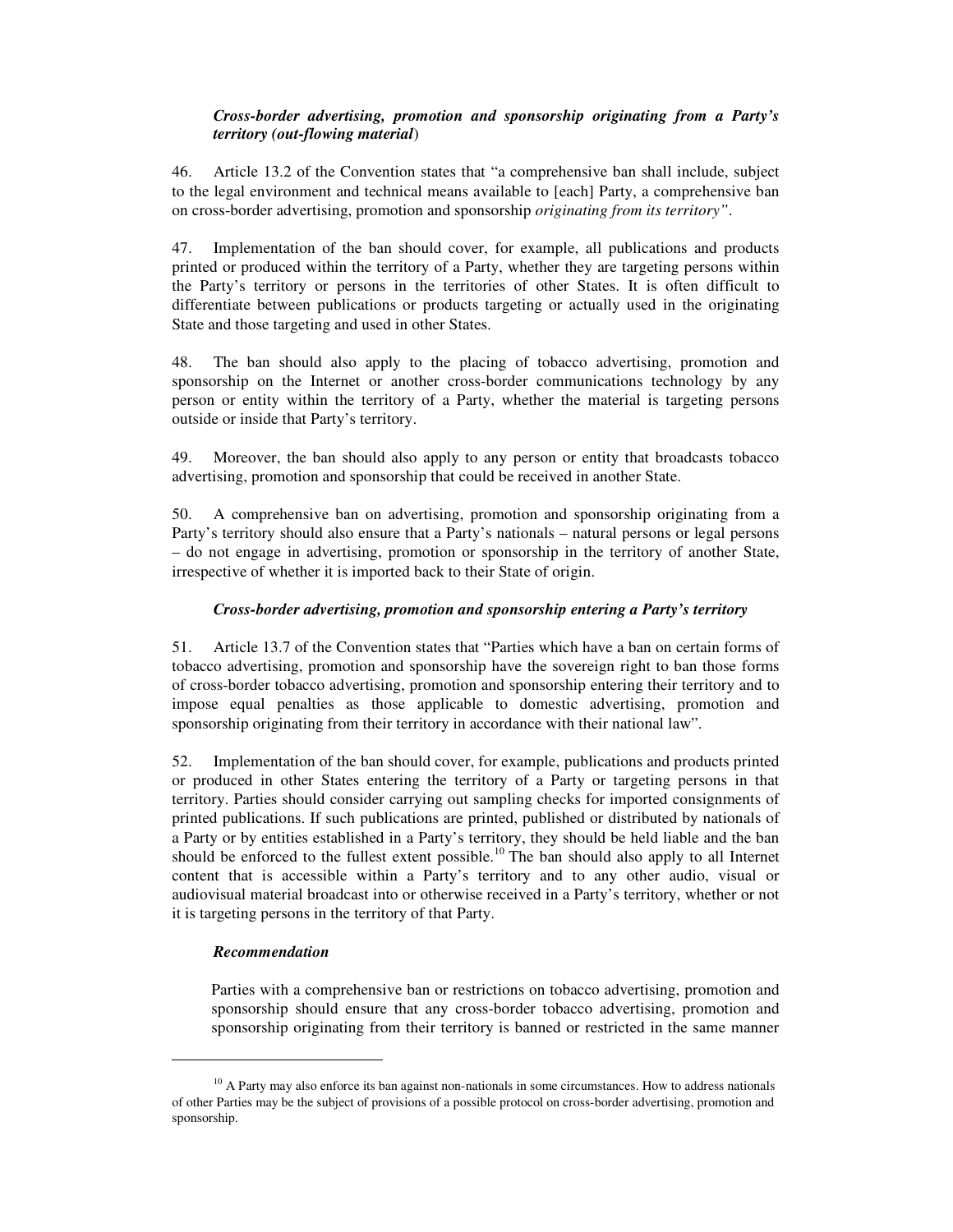as domestic tobacco advertising, promotion and sponsorship. Parties should make use of their sovereign right to take effective actions to limit or prevent any cross-border tobacco advertising, promotion and sponsorship entering their territory, whether from Parties that have restrictions or from non-Parties, recognizing that in some cases effective actions might have to be addressed in a protocol.

## *Responsible entities*

53. The responsible entities should be defined widely, covering the entire marketing chain. Primary responsibility should lie with the initiator of advertising, promotion or sponsorship, usually tobacco manufacturers, wholesale distributors, importers, retailers and their agents and associations.

54. Moreover, many other entities are involved in tobacco advertising, promotion and sponsorship and should also be held responsible.

55. Responsibility cannot be attributed in the same manner to all entities as their involvement in the production, placement and dissemination of tobacco advertising, promotion and sponsorship varies. In the case of tobacco sponsorship, the responsible entities are those that make any relevant form of contribution, those that receive any relevant form of contribution and any intermediaries that facilitate the making or receiving of any relevant form of contribution. When tobacco advertising and promotion involve communication, the way in which entities should be held responsible depends on their role in the production and dissemination of the content of the communication and the possibilities they have to control it. The disseminator should be made responsible in so far as it is aware of, or was in a position to become aware of, the content of the advertising and promotion. This is true for whatever media or communications technology is involved, but it applies especially to controlling content on the Internet and disseminated via direct broadcast satellite.

- 56. In relation to all forms of media and communications:
	- Persons or entities that produce or publish content (e.g. advertising agencies, designers, publishers of newspapers and other printed materials, broadcasters and producers of films, television and radio programmes, games and live performances, and Internet, mobile phone, satellite and game content producers) should be banned from including tobacco advertising, promotion and sponsorship.
	- Persons or entities such as media and events organizers, sportspeople, celebrities, film stars and other artists should be banned from engaging in tobacco advertising, promotion and sponsorship.
	- Particular obligations (for example, remove or disable access to content) should be applied to other entities involved in analogue or digital media and communication (such as social networking sites, Internet service providers and telecommunication companies), once they have been made aware of tobacco advertising, promotion and sponsorship.

In the case of legal entities, the responsibility should normally lie with the company, not with an individual employee.

57. A contract, agreement or arrangement concerning tobacco advertising, promotion or sponsorship should be held invalid if it is agreed in violation of a comprehensive ban.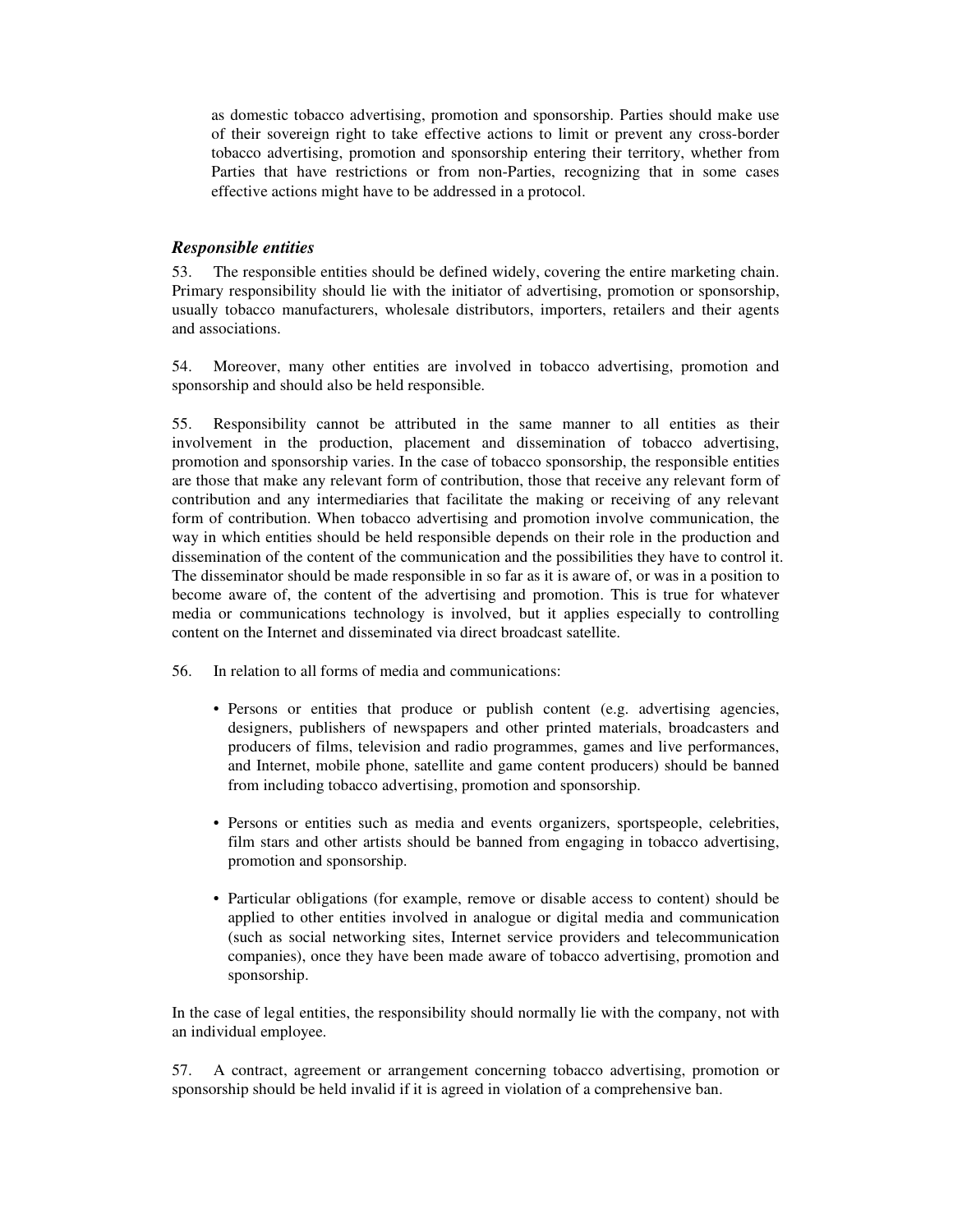58. In relation to the Internet, for example, there are five principal categories of responsible entity upon which bans or particular obligations should be imposed.

- *Content producers* create the content or cause it to be created. These include tobacco companies, advertising agencies and producers of television programmes, films and games that are distributed online. Content producers should be *banned* from including tobacco advertising, promotion or sponsorship in the content they produce.
- *Content publishers* include publishers and entities that select content before it is made available to Internet users (e.g. Internet sites of newspapers or broadcasters). Content publishers should be *banned* from including tobacco advertising, promotion or sponsorship in the content they make available.
- *Content hosts* are entities that control Internet-connected computer servers on which content is stored, including entities that aggregate content produced by others without selecting the content before they make it available to Internet users (such as social networking Internet sites). Content hosts should have an *obligation to remove or disable access to* tobacco advertising, promotion and sponsorship *once they have been made aware of the content*.
- *Content navigators* are entities, such as Internet search engines, that facilitate the location of content by users of communications services. Content navigators should have an *obligation to disable access to* tobacco advertising, promotion and sponsorship *once they have been made aware of the content*.
- *Access providers* are entities that provide end-user access to communications services, such as Internet service providers and mobile telephone companies. Access providers should have an *obligation to disable access to* tobacco advertising, promotion and sponsorship *once they have been made aware of the content*.

59. Unlike the obligations on content producers, content publishers and content hosts, Parties could limit the obligations on content navigators and access providers to using reasonable efforts to disable access in light of what is technically possible.

## *Recommendation*

The entities responsible for tobacco advertising, promotion and sponsorship should be defined widely, and the way in which they are held responsible should depend on their role.

- − Primary responsibility should lie with the initiator of advertising, promotion or sponsorship, usually tobacco manufacturers, wholesale distributors, importers, retailers and their agents and associations.
- − Persons or entities that produce or publish media content should be banned from including tobacco advertising, promotion and sponsorship in the content they produce or publish.
- − Persons or entities (such as events organizers, sportspeople and celebrities) should be banned from engaging in tobacco advertising, promotion and sponsorship.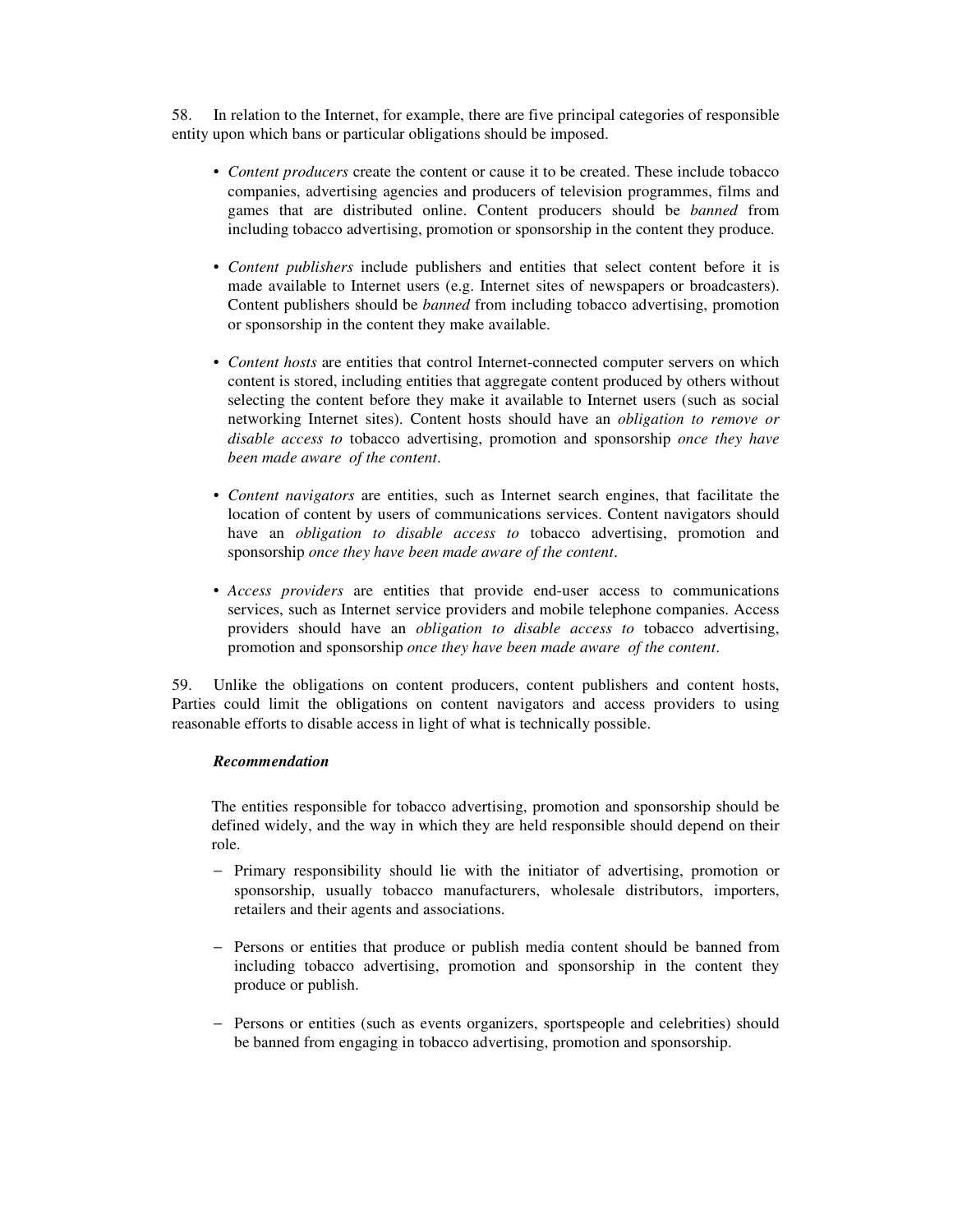− Particular obligations, for example, to remove content should be applied to other entities involved in analogue or digital media after they have been made aware of the tobacco advertising, promotion and sponsorship.

## *Domestic enforcement of laws on tobacco advertising, promotion and sponsorship Sanctions*

60. Parties should introduce and apply effective, proportionate and dissuasive penalties (including fines, corrective advertising remedies and licence suspension or cancellation). In order that the penalties imposed be effective deterrents they should be graded and commensurate with the nature and seriousness of the offence(s), including a first offence, and should outweigh the potential economic benefits to be derived from the advertising, promotion or sponsorship.

61. Repeat infringements should incur a highly significant penalty for a manufacturer or responsible entity. In the case of frequent or flagrant infringements, more stringent sanctions should be imposed, including possible imprisonment. Sanctions should also include the obligation to remedy the infringement, for example by:

- removal of the advertising, promotion or sponsorship;
- publication of court decisions in a manner to be determined by the court and at the expense of the party or parties designated by the court; and
- funding of corrective or counter-advertising.

62. Sanctions should be applied to the conduct of entities and not only to individuals (including corporate entities that can be held responsible for the conduct of related corporate entities outside the territory but with an effect within the territory). Sanctions should also be applied to the conduct of managers, directors, officers and/or legal representatives of corporate entities when those individuals bear responsibility for the corporate entity's conduct.

63. Licensing of tobacco manufacturers, wholesale distributors, importers and retailers can be an effective method for controlling advertising, promotion and sponsorship. A licence would be granted or renewed only if the applicant could ensure compliance with the legal requirements. In cases of non-compliance, the licence could be withdrawn for a certain time or cancelled. For responsible entities not directly involved in producing or selling tobacco (such as broadcasters) when such entities are required to be licensed, compliance with the provisions on tobacco advertising, promotion and sponsorship should be included in the criteria for granting, renewing, suspending or revoking a licence.

64. If deterrent sanctions are in place, enforcement authorities might be successful in putting an end to illegal practices without court proceedings (e.g. by contacts, meetings, warnings, administrative decisions and periodic penalty payments).

## *Monitoring, enforcement and access to justice*

65. Parties should designate a competent, independent authority to monitor and enforce the laws and entrust it with the necessary powers and resources. This agency should have the power to investigate complaints, seize unlawful advertising or promotion, and pronounce on complaints and/or initiate appropriate legal proceedings.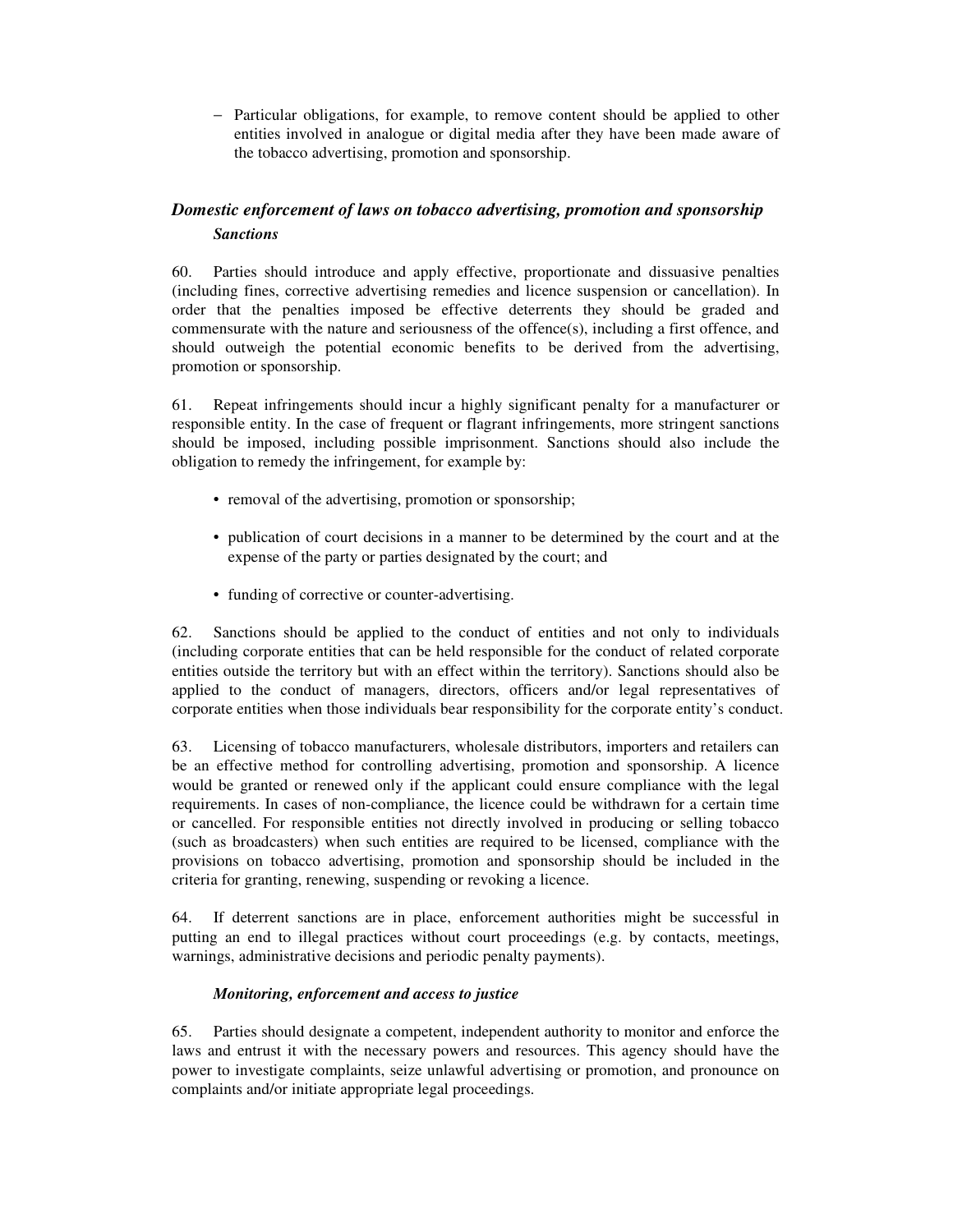66. Civil society and citizens should be involved in the monitoring and effective enforcement of the ban. Civil society organizations, notably entities such as public health, health care, prevention, youth protection or consumer organizations, can be expected to undertake rigorous monitoring, and legislation should specify that members of the public may initiate complaints.

67. In addition, civil law options should be made available to oppose tobacco advertising, promotion and sponsorship. National law should enable any interested person or nongovernmental organization to initiate legal action against illegal tobacco advertising, promotion and sponsorship.

68. The enforcement programme may include a toll-free telephone complaint hotline, an Internet web site or a similar system to encourage the public to report violations.

#### *Recommendation*

Parties should introduce and apply effective, proportionate and dissuasive penalties. Parties should designate a competent, independent authority to monitor and enforce the law and entrust it with the necessary powers and resources. Civil society should be involved in the monitoring and enforcement of the law and have access to justice.

## *Public education and community awareness*

69. In the spirit of Article 12 of the Convention,<sup>11</sup> Parties should promote and strengthen public awareness of tobacco advertising, promotion and sponsorship in all sectors of society, using all available communication tools. Parties should, inter alia, adopt appropriate measures to promote broad access to effective, comprehensive public education and awareness programmes that underline the importance of a comprehensive ban, educate the public concerning its necessity and explain why advertising, promotion and sponsorship by the tobacco industry is unacceptable.

70. Engaging the support of the community to monitor compliance and report violations of laws against tobacco advertising, promotion and sponsorship is an essential element of enforcement. In order for members of the community to perform this role, they must be made aware of the problem and understand the law and the ways in which they can act on breaches.

71. Parties should implement public education and awareness programmes, inform members of the community about existing laws on tobacco advertising, promotion and sponsorship, the steps that can be taken to inform the relevant government agency of any advertising, promotion or sponsorship, and the steps that can be taken against a person who has engaged in tobacco advertising, promotion or sponsorship in breach of the law.

## *Recommendation*

-

Parties should promote and strengthen, in all sectors of society, public awareness of the need to eliminate tobacco advertising, promotion and sponsorship, the laws against it, and the ways in which members of the public can act on breaches of these laws*.* 

<sup>&</sup>lt;sup>11</sup> "Education, communication, training and public awareness".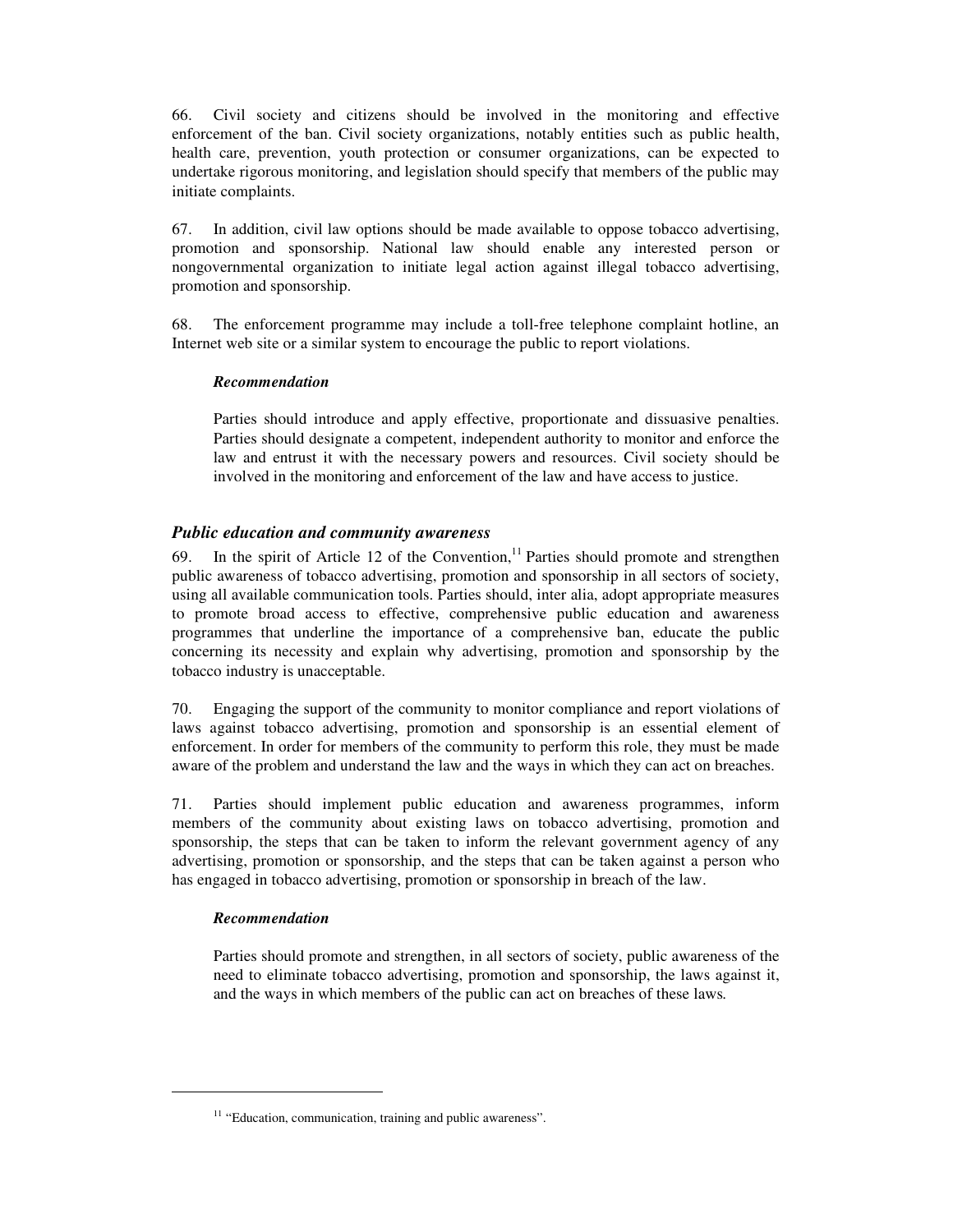## *International collaboration*

72. The effectiveness of efforts to eliminate tobacco advertising, promotion and sponsorship depends not only on the initiatives undertaken by individual Parties but also on the extent to which Parties cooperate in addressing tobacco advertising, promotion and sponsorship. Effective international cooperation will be essential to the elimination of both domestic and cross-border tobacco advertising, promotion and sponsorship.

73. Parties to the Convention already have undertaken commitments with respect to international cooperation, including under Article 13.6 (*Cooperation in the development of technologies and other means necessary to facilitate the elimination of cross-border advertising*); Article 19 (*Liability*); Article 20 (*Research, surveillance and exchange of information*);particularly Article 20.4 (*Exchange of publicly available, scientific, technical, socioeconomic, commercial and legal information, as well as information regarding the practices of the tobacco industry*); Article 21 (*Reporting and exchange of information*); Article 22 (*Cooperation in the scientific, technical, and legal fields and provision of related expertise*); and Article 26 (*Financial resources*).

74. In addition to the recommendations in these guidelines, the Conference of the Parties also takes note of the recommendations of the working group on other measures with respect to facilitation of the exchange of information and other cooperation between Parties that would contribute to the elimination of cross-border advertising, promotion and sponsorship.<sup>12</sup> Such measures to eliminate domestic tobacco advertising, promotion or sponsorship are also beneficial, recognizing that Parties would benefit from sharing information, experience and expertise in respect of *all* tobacco advertising, promotion and sponsorship, not only crossborder tobacco advertising, promotion and sponsorship.

-

<sup>&</sup>lt;sup>12</sup> Decision FCTC/COP3(14).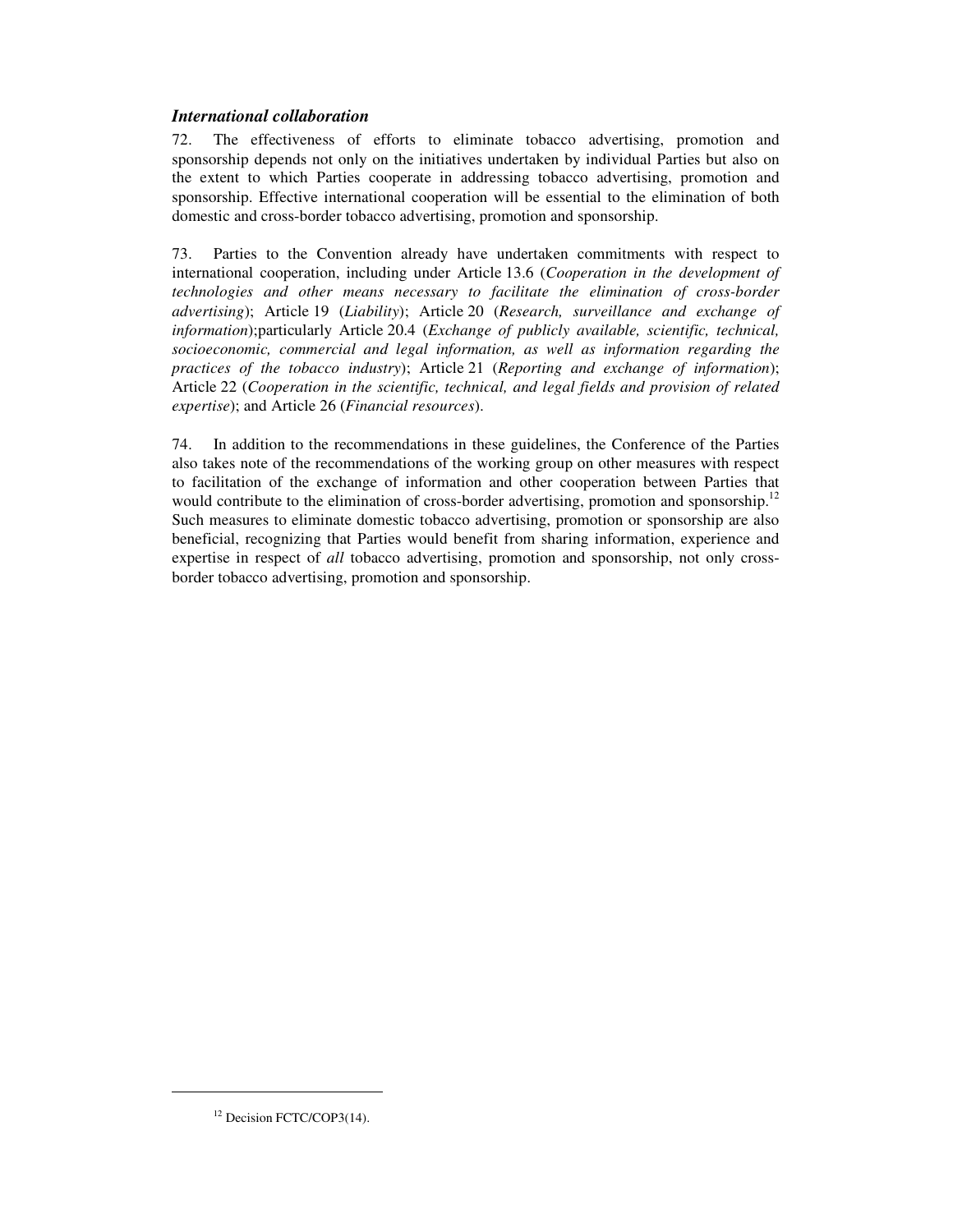## APPENDIX

## *Indicative (non-exhaustive) list of forms of tobacco advertising, promotion and sponsorship within the terms of the Convention*

- communication through audio, visual or audiovisual means: print (including newspapers, magazines, pamphlets, leaflets, flyers, letters, billboards, posters, signs), television and radio (including terrestrial and satellite), films, DVDs, videos and CDs, games (computer games, video games or online games), other digital communication platforms (including the Internet and mobile phones) and theatre or other live performance;
- brand-marking, including in entertainment venues and retail outlets and on vehicles and equipment (e.g. by use of brand colours or schemes of colours, logos or trademarks);
- display of tobacco products at points of sale;
- tobacco product vending machines;
- Internet sales of tobacco products;
- brand stretching and brand sharing (product diversification);
- product placement (i.e. the inclusion of, or reference to, a tobacco product, service or trademark in the context of communication (see above), in return for payment or other consideration);
- provision of gifts or discounted products with the purchase of tobacco products (e.g. key rings, T-shirts, baseball hats, cigarette lighters);
- supply of free samples of tobacco products, including in conjunction with marketing surveys and taste testing;
- incentive promotions or loyalty schemes, e.g. redeemable coupons provided with purchase of tobacco products;
- competitions, associated with tobacco products or brand names, whether requiring the purchase of a tobacco product or not;
- direct targeting of individuals with promotional (including informational) material, such as direct mail, telemarketing, "consumer surveys" or "research";
- promotion of discounted products;
- sale or supply of toys or sweets that resemble tobacco products;
- payments or other contributions to retailers to encourage or induce them to sell products, including retailer incentive programmes (e.g. rewards to retailers for achieving certain sales volumes);
- packaging and product design features;